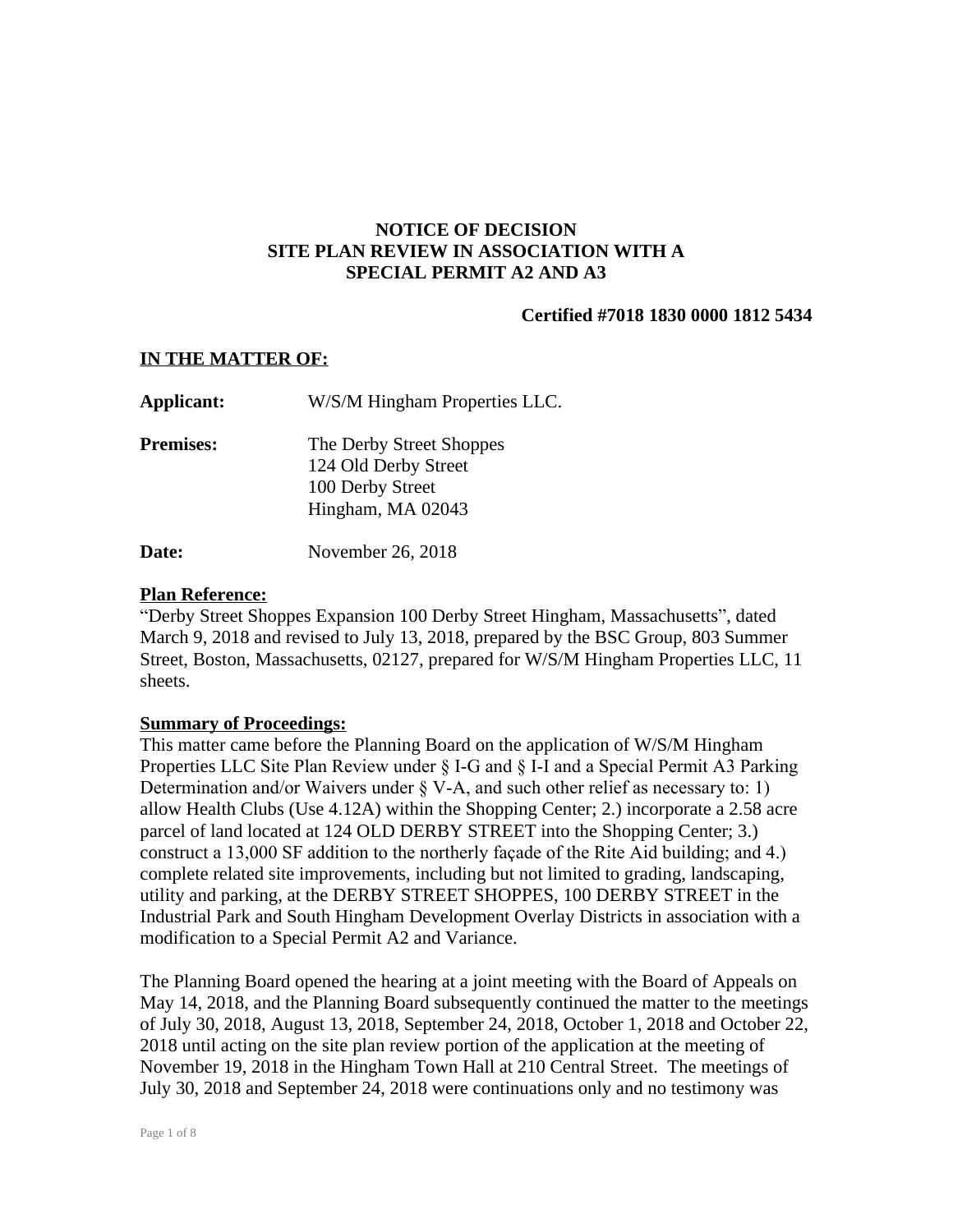taken. Members of the Planning Board seated on the application were Gary Tondorf-Dick, Judith Sneath, Jennifer Gay Smith and Gordon Carr. Attorney Robert Devin, Victoria Maguire, Lou Masiello and Sherry Schular of W/S Development, and Taylor Dowdy, BSC were in attendance for the applicant. Jeffrey Dirk of Vanasse and Associates, Inc. and Suzanne King of The BL Companies served as peer review engineers for the Board. The Board heard and was mindful of public comments throughout the process. Gary Tondorf-Dick missed the meeting of May 14, 2018 but completed a Mullins Affidavit for the file after reviewing the recording and materials.

The applicant introduced the proposal by explaining that the application had several parts to it including the construction of a  $\sim$  13,000 s.f. addition, relocation of the wastewater disposal area, lowering of the parking field between Rite Aid and Derby Street by approximately 5', and creation of additional parking. An adjacent parcel is being added to this project, and the draft elevations show a lattice or trellis presentation intended to have vines of 4 different types to add interest and texture to this side of the development. The applicants spoke about the parking availability as well as the interest in having approval for a health club use within the plaza but not in a designated location. The Board discussed the modifications to the site as proposed to understand the construction sequence as well as the physical changes. The Board agreed that it was beneficial to incorporate additional lands into the permit as the replacement leaching field, reserve area and permanent and temporary parking had been accommodated on that acreage. The Board noted that a parking and traffic management plan was needed for this property to help during peak demand periods and help drivers navigate the site and understand which exit to use. The Board identified sight line concerns internal to the site as well as a desire to prevent left turning movements onto Derby Street from the service entrance road. The Board reviewed the proposal for temporary overflow parking as part of the parking management plan. The Board noted that they are considering it to also be land banked parking in that if the need for these spaces expands to times outside the Peak Holiday Period the applicant may need to return to the Planning Board to design and construct these spaces. The applicant agreed with that and noted that it made sense. The civil peer review engineer, Suzanne King, P.E., from the BL Companies noted in her May 4, 2018 review that the design met the requirements of the Stormwater Management Standards. The Board then continued to focus on vehicular and pedestrian circulation, landscaping, wayfinding signage and parking details. The applicant submitted and Jeffrey Dirk peer reviewed the traffic and parking management plan and the Board suggested some revisions to the plan. The Board and applicant discussed the construction schedule and acknowledged that the applicant is still waiting for approval from the Board of Health and Department of Environmental Protection with regards to the wastewater treatment facilities. The Board discussed the request for a floating fitness use approval within the plaza as it related to the site plan review and Special Permit A3 decision. The Board also noted that a parallel request is pending with the Board of Appeals to allow Health Clubs within the center. The Board noted during their discussion of the fitness use matters within their purview that the Board of Appeals was yet to act on the request and so any action that they may take was of course contingent upon on action by the Board of Appeals. The Board then discussed what areas of the parking field might be able to support the parking demands resulting from a fitness use and the peak demand periods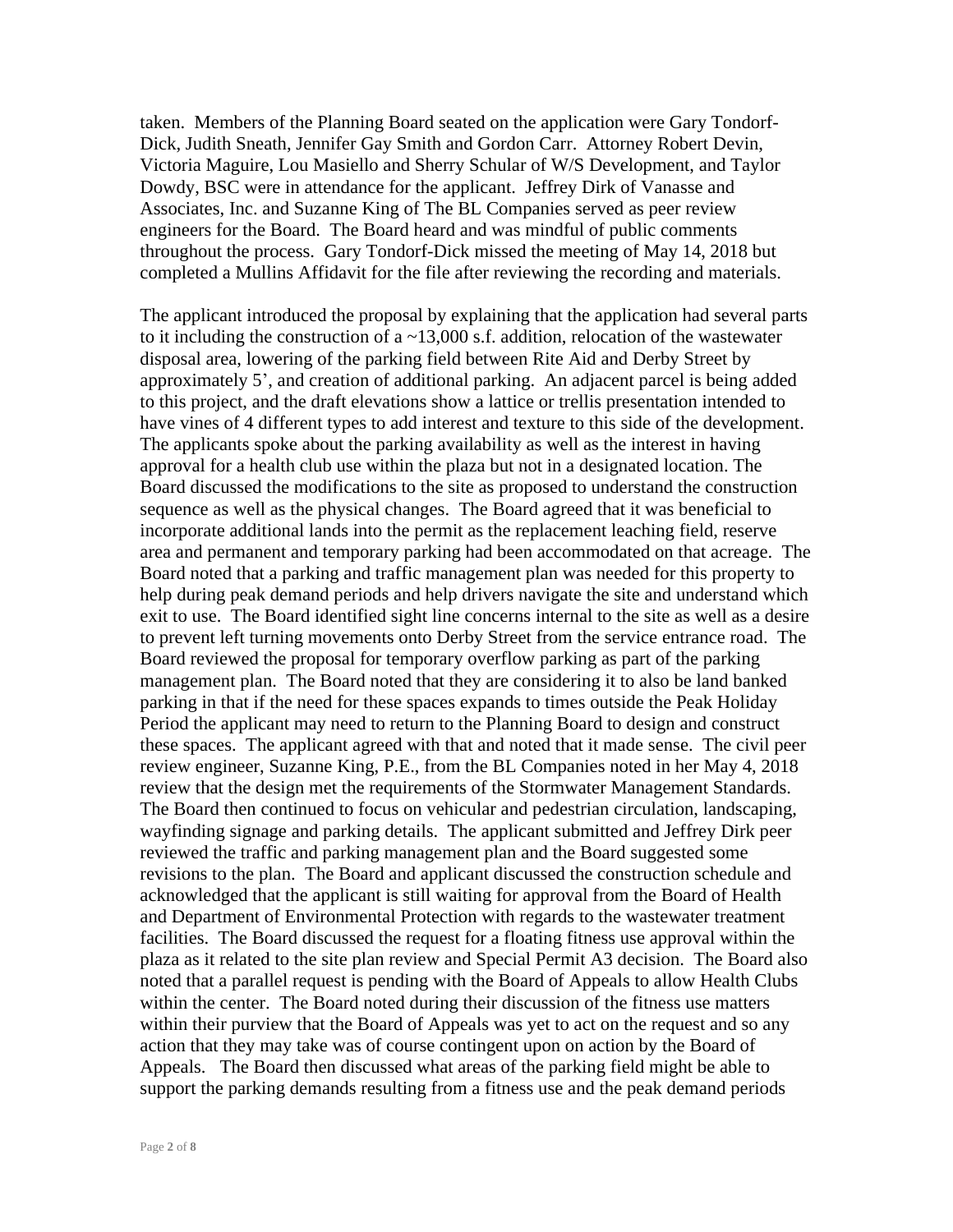expected from the fitness use as compared to the shopping center as a whole. After additional discussion the Board moved to deliberation on site plan review.

### **Findings:**

Board members then reviewed the project in accordance with the Site Plan Review Criteria contained in Section I-I (6) as follows:

*a. protection of abutting properties against detrimental uses by provision for surface water drainage, fire hydrant locations, sound and site buffers, and preservation of views, light and air, and protection of abutting properties from negative impacts from artificial outdoor site lighting;*

The Board found that additional trees were required as part of the SAS replacement approval adjacent to the Best Chevrolet project.

*b. convenience and safety of vehicular and pedestrian movement within the site and on adjacent streets; the location of driveway openings in relation to traffic or to adjacent streets, taking account of grades, sight distances and distances between such driveway entrances, exits and the nearest existing street or highway intersections; sufficiency of access for service, utility and emergency vehicles;*

The Board found that the applicant will be improving the visibility of the crosswalks to improve pedestrian safety and has proposed improving the wayfinding signage to help inform drivers as they navigate the site. The Board found that left turn maneuvers onto Derby Street from the east service driveway are unsafe and also difficult as traffic volumes continue to increase on Derby Street. The Applicant has agreed to investigate the potential design and construction of a raised island or physical barrier to prohibit left turn exit maneuvers in this location.

*c. adequacy of the arrangement of parking, loading spaces and traffic patterns in relation to the proposed uses of the premises; compliance with the off-street parking requirements of this By-Law;*

The Board found that a Special Permit A3 is needed for the proposed fitness use for parking if the Board of Appeals adds this use to the Shopping Center as requested. The fitness use shall be capped at no more than 75 occupants (cumulative total within the Derby Street Shoppes) as defined by the maximum building occupancy of the demised area that is to be occupied by the fitness use pursuant to the Building Code or as determined by the Building Commissioner. The Board found that fitness uses shall not be allowed on the Whole Foods side of the Pavilion Building that fronts toward Derby Street, or in the units immediately adjacent to the Whole Foods business extending south a distance to parallel the rear of the northern tenant spaces in the Pavilion Building, or immediately adjacent to the Apple Store (i.e., sharing a common demising wall). The Board requested that the applicant provide a revised exhibit showing the fitness use areas based on this finding. The Board found that the parking allocation for the fitness use within the Derby Street Shoppes shall not be less than one (1) space per three (3) occupants. This ratio is appropriate for this site because it is shared parking and non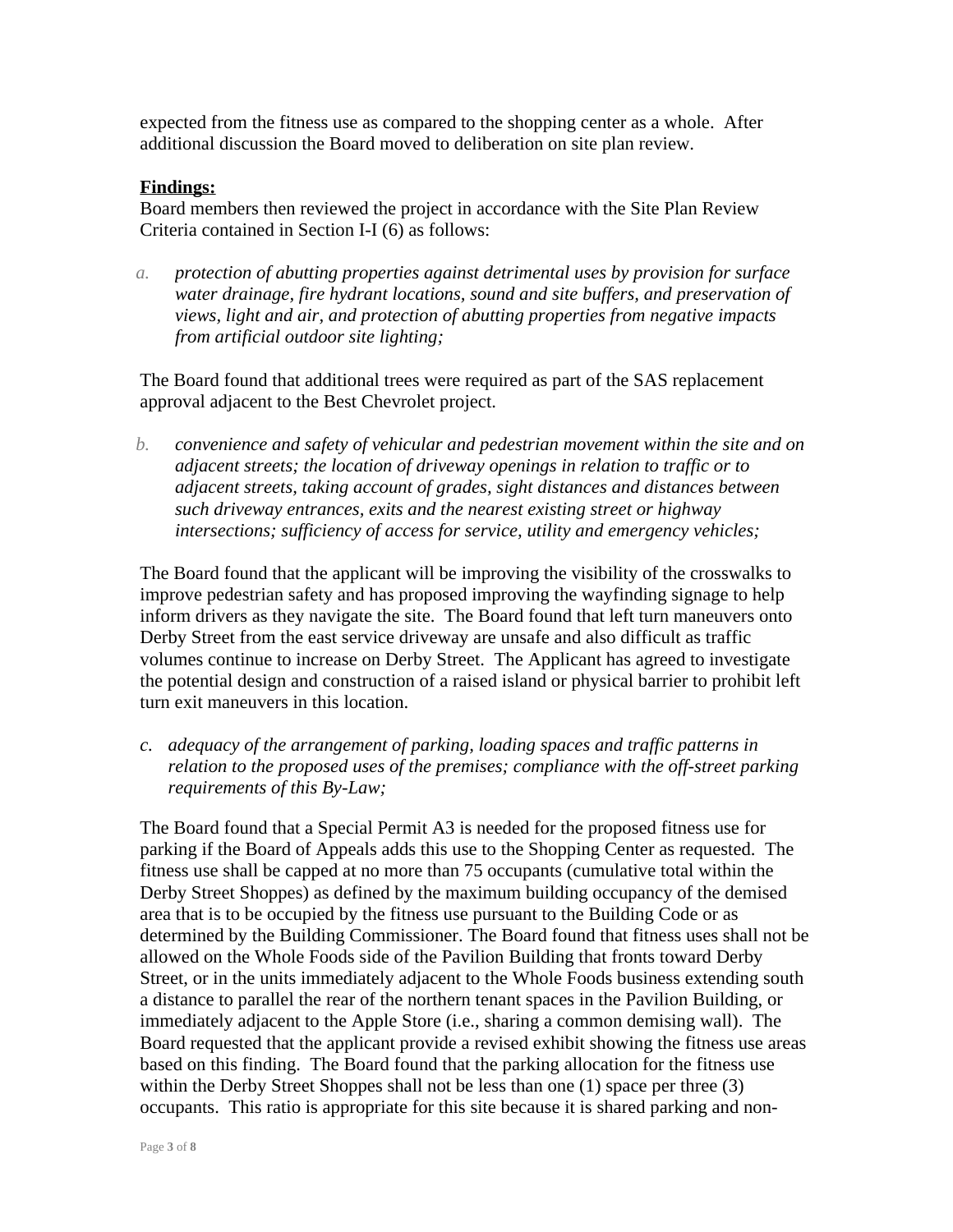coincident peak parking demand. Staff parking is not included in this requirement. The Board found that a Parking and Traffic Management Plan has been submitted to guide operations and that the Parking and Traffic Management Plan needs to be revised to incorporate all of the actions that the applicant has agreed to as part of the peer review process. The Board found that the Peak Season Parking Management plan defines the peak season as "the holiday shopping period from Thanksgiving through New Year's Day each year". The Board also found that the temporary parking areas are dimensionally compliant and will be striped.

*d. adequacy of open space and setbacks, including adequacy of landscaping of such areas;*

The Board found that the landscaping as presented is adequate.

e. *adequacy of the methods of disposal of refuse and other wastes resulting from the uses permitted on the site;*

The Board found that the dumpsters are shown on the plans.

*f. prevention or mitigation of adverse impacts on the Town's resources, including, without limitation, water supply, wastewater facilities, energy and public works and public safety resources;*

The Board found that incorporation of 124 Old Derby Street into the Derby Street Shoppes permit provides additional acreage for utilities and parking and the site plan has been revised to incorporate this area.The Board also found that the building addition still requires approval from the DEP and the Board of Health for the wastewater treatment plant and system.

*g. assurance of positive stormwater drainage and snow-melt run-off from buildings, driveways and from all parking and loading areas on the site, and prevention of erosion, sedimentation and stormwater pollution and management problems through site design and erosion controls in accordance with the most current versions of the Massachusetts Department of Environmental Protection's Stormwater Management Policy and Standards, and Massachusetts Erosion and Sediment Control Guidelines.*

The Board found that A SWPPP is required for this project. The Board also found that the peer review engineer memo of 5/4/18 notes compliance with the stormwater management standards.

*h. protection of natural and historic features including minimizing: the volume of cut and fill, the number of removed trees of 6 inches caliper or larger, the removal of stone walls, and the obstruction of scenic views from publicly accessible locations;*

The Board found that this is not applicable.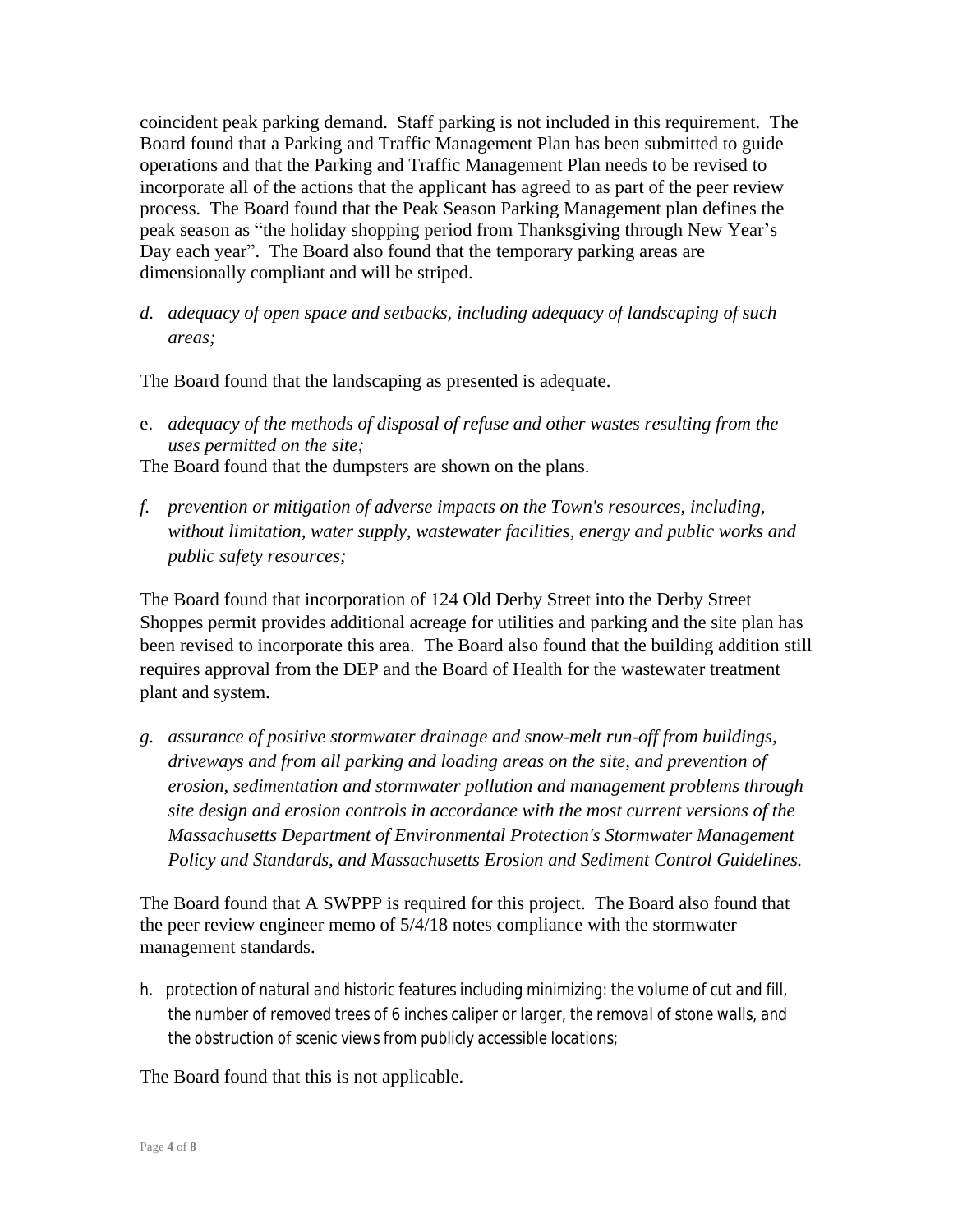*i. minimizing unreasonable departure from the character and scale of buildings in the vicinity or as previously existing on or approved for the site.*

The Board found that this is an expansion of an existing retail shopping center that doesn't depart from the scale of character of the vicinity.

# **DECISION AND VOTE:**

The Board then Moved, Seconded and SO VOTED to APPROVE the Site Plan Review for the plans titled "Derby Street Shoppes Expansion 100 Derby Street Hingham, Massachusetts", dated March 9, 2018 and revised to July 13, 2018, prepared by the BSC Group, 803 Summer Street, Boston, Massachusetts, 02127, prepared for W/S/M Hingham Properties LLC, 11 sheets, based on the findings, and subject to the following conditions:

- 1. Applicant must submit a revised set of plans that don't show the SAS project approved previously as part of this project. It can be greyed out or shown as Phase I but the plans must be clear as to what is approved as part of this permit set. This revised set of plans must have an updated phasing plan to specifically call out sequence of construction, and, if the parking behind Kohl's will be constructed BEFORE the Rite Aid parking lot is closed for construction.
- 2. Full implementation of the signage and pavement marking improvements shown on the plans titled "Directional Signs and Locations" and "Pedestrian Routes", and as supplemented in the narrative of the Traffic and Parking Management Plan must be implemented prior to the issuance of a Certificate of Occupancy for the project.
- 3. Prior to the issuance of a building permit for the expansion of the Derby Street Shoppes, the Applicant shall make application to the Massachusetts Department of Transportation (MassDOT) for approval to design and construct a raised island or other suitable barrier to physically prohibit left-turn exiting maneuvers from the east service driveway, and install signage noting "no left turn". To the extent that MassDOT approves the modifications to the east service driveway and any additional signage, the Applicant shall design and construct the improvements and install the signage. The Applicant shall keep the Planning Board and Board of Appeals apprised of the progress on this matter and provide any final approval letters and design plans or specifications for the files.
- 4. Upon completion of the Derby Street improvement project, delivery trucks shall be required to exit by way of Old Derby Street and use the newly created signalized intersection of Derby Street at Old Derby Street.
- 5. The Applicant shall ensure that signs, landscaping and other features located within the sight triangle areas and at all intersections within the Project site are designed, installed and maintained so as not to impede lines of sight. Such features shall not exceed 2.5-feet in height as measured from the surface elevation of the intersecting roadways.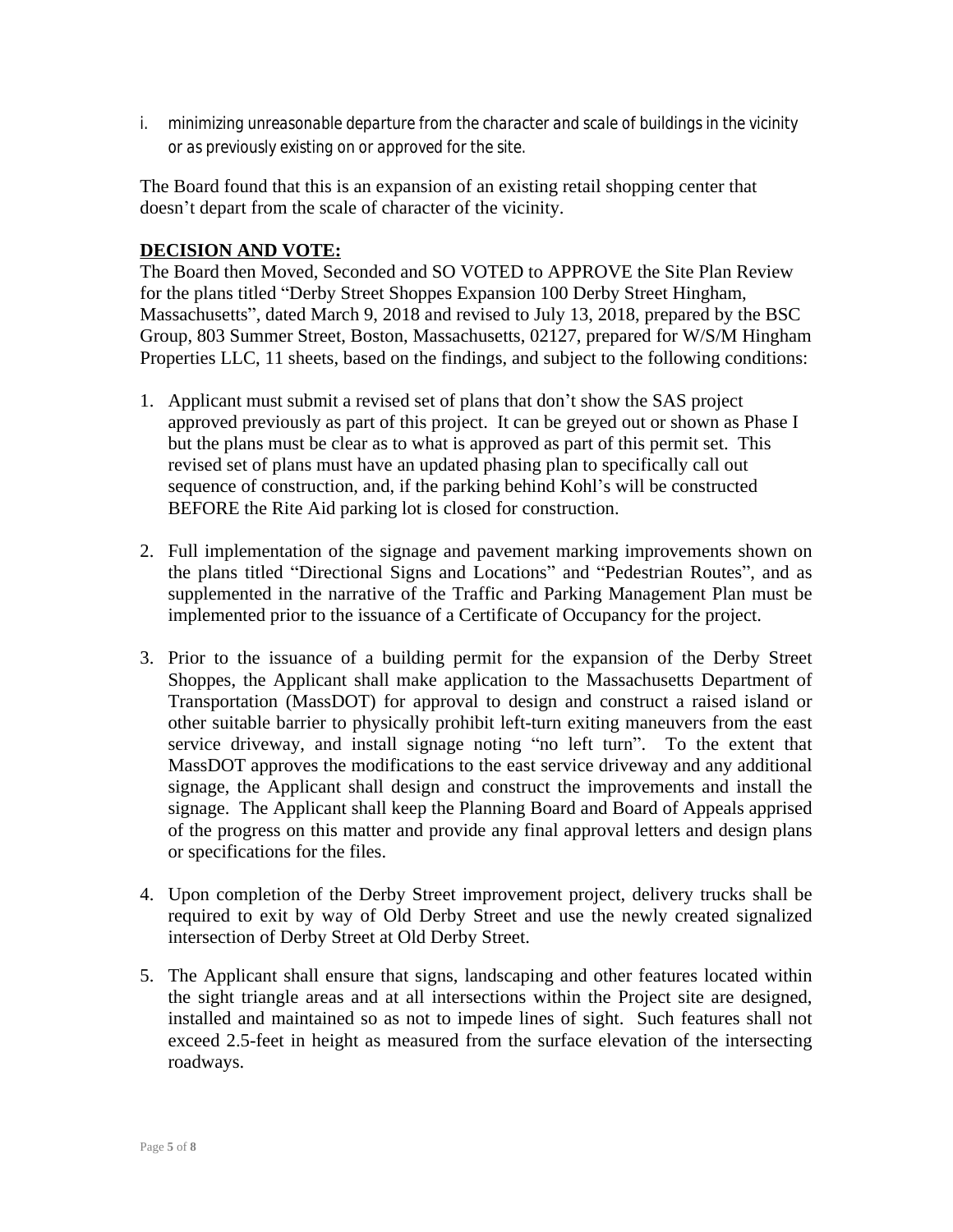- 6. The Applicant shall promptly remove snow windrows located within the sight triangle areas that exceed 2.5-feet in height or that would otherwise inhibit sight lines.
- 7. The fitness use is capped at no more than 75 occupants (cumulative total within the Derby Street Shoppes) as defined by the maximum building occupancy of the demised area that is to be occupied by the fitness use pursuant to the Building Code or as determined by the Building Commissioner in up to three locations.
- 8. Fitness uses are not allowed on the Whole Foods side of the Pavilion Building that fronts toward Derby Street, or in the units immediately adjacent to the Whole Foods business extending south a distance to parallel the rear of the northern tenant spaces in the Pavilion Building, or immediately adjacent to the Apple Store (i.e., sharing a common demising wall). Applicant shall revise the Fitness Use Locations exhibit and resubmit it;
- 9. The parking allocation for the fitness use within the Derby Street Shoppes shall not be less than one (1) space per three (3) occupants.
- 10. The Applicant must submit a Final Parking and Traffic Management Plan revised to reflect the representations and agreements made during the hearing process.
- 11. The Applicant shall implement the wayfinding signage installation prior to the issuance of building permit for the expansion. The Applicant shall notify the Planning Board in writing when installation has been completed.
- 12. All temporary parking areas shall be constructed using the same reinforced treatment that is being used for the proposed temporary parking areas to the west of the Kohl's building.
- 13. The temporary parking lot behind Kohl's is for use during peak holiday season (Thanksgiving to New Year's Day) and is being considered also to be land banked parking. If the applicant finds there is a need to utilize this parking outside of this specified timeframe the applicant must return to the Planning Board for review of the design and construction of this parking.
- 14. Major construction activities associated with the expansion that would reduce the amount of available parking over current (pre-construction) conditions shall be scheduled so as not to occur during the peak holiday shopping season (Thanksgiving to New Year's Day), unless the applicant can demonstrate efforts that includes construction phasing and other accommodations to off-set the net loss in parking within the site.
- 15. The Applicant shall include a clause in all construction contracts that prohibits the use of Cushing Street and Gardner Street by truck traffic, excepting trucks that may also be making local deliveries along these roadways.
- 16. The Applicant shall conduct a parking monitoring program for the entire site that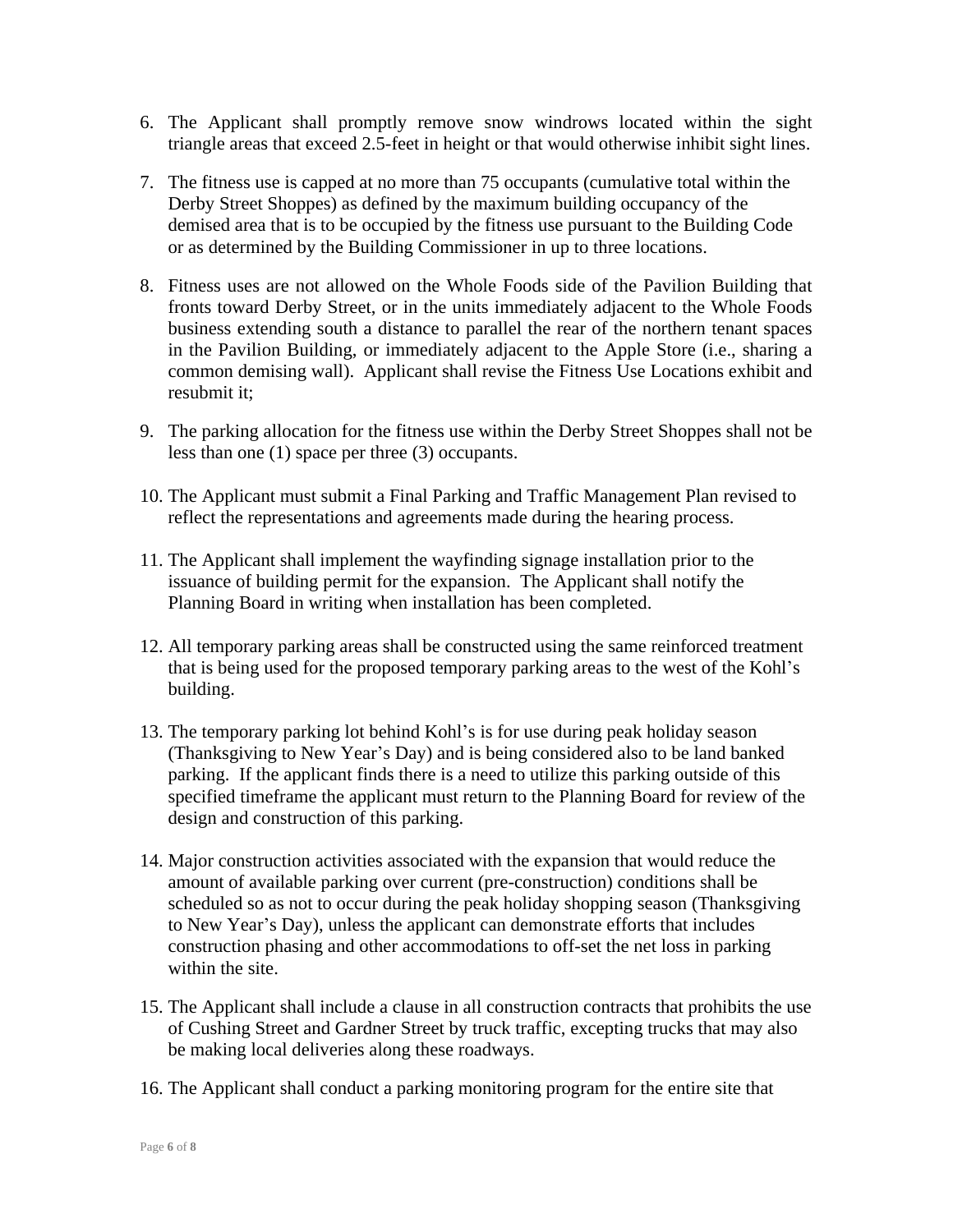would consist of:

i) parking demand observations conducted over a continuous 12-hour period (7 AM to 7 PM) on a weekday and a Saturday; and ii) parking occupancy within the site. The observations shall be conducted once during the peak holiday shopping season (between November  $27<sup>th</sup>$  and December  $24<sup>th</sup>$ ) and once during spring (April, May or June) or fall (September or October). The results of the parking monitoring program shall be summarized in a written report (the "Parking Monitoring Report") provided to the Director of Community Planning within one (1) month of the parking observations and should include the following information:

Land uses and size (no. of seats, space occupied (sf) and/or occupancy (persons), as appropriate) for the uses located within the overall site at the time that the parking demand observations were performed;

Parking supply (total number of parking spaces provided);

Number of occupied parking spaces reported in 30 minute intervals during the observation period;

Number of available parking spaces reported in 30 minute intervals during the observation period (i.e., parking supply – no. of occupied spaces);

Peak parking demand period;

Average duration of stay; and,

Graphical presentation of parking occupancy within the site during the peak parking demand period.

To the extent that the observed parking demand exceeds the parking supply within the overall site, the Applicant shall identify and undertake corrective measures to address the parking shortfall including but not limited to construction of land banked parking after Site Plan Review for drainage & design standards. These measures should be documented in the Parking Monitoring Report along with the responsible party and time frame for implementation. The initial parking monitoring program should be performed prior to the issuance of a Certificate of Occupancy for the Project in order to establish a baseline condition and then thereafter within one year of occupancy of the Project (defined the tenancy/leasing of 80 percent or more of the gross leasable area created by the Project).

- 17. Applicant is responsible for securing all other local and state approvals.
- 18. Applicant must secure all required approvals for wastewater disposal from the DEP and the BOH prior to the issuance of Building permit for the expansion.
- 19. If the site plans change from what is approved herein the Applicant must apply to the Planning Board for a Site Plan Modification prior to the start of any construction on the building addition.